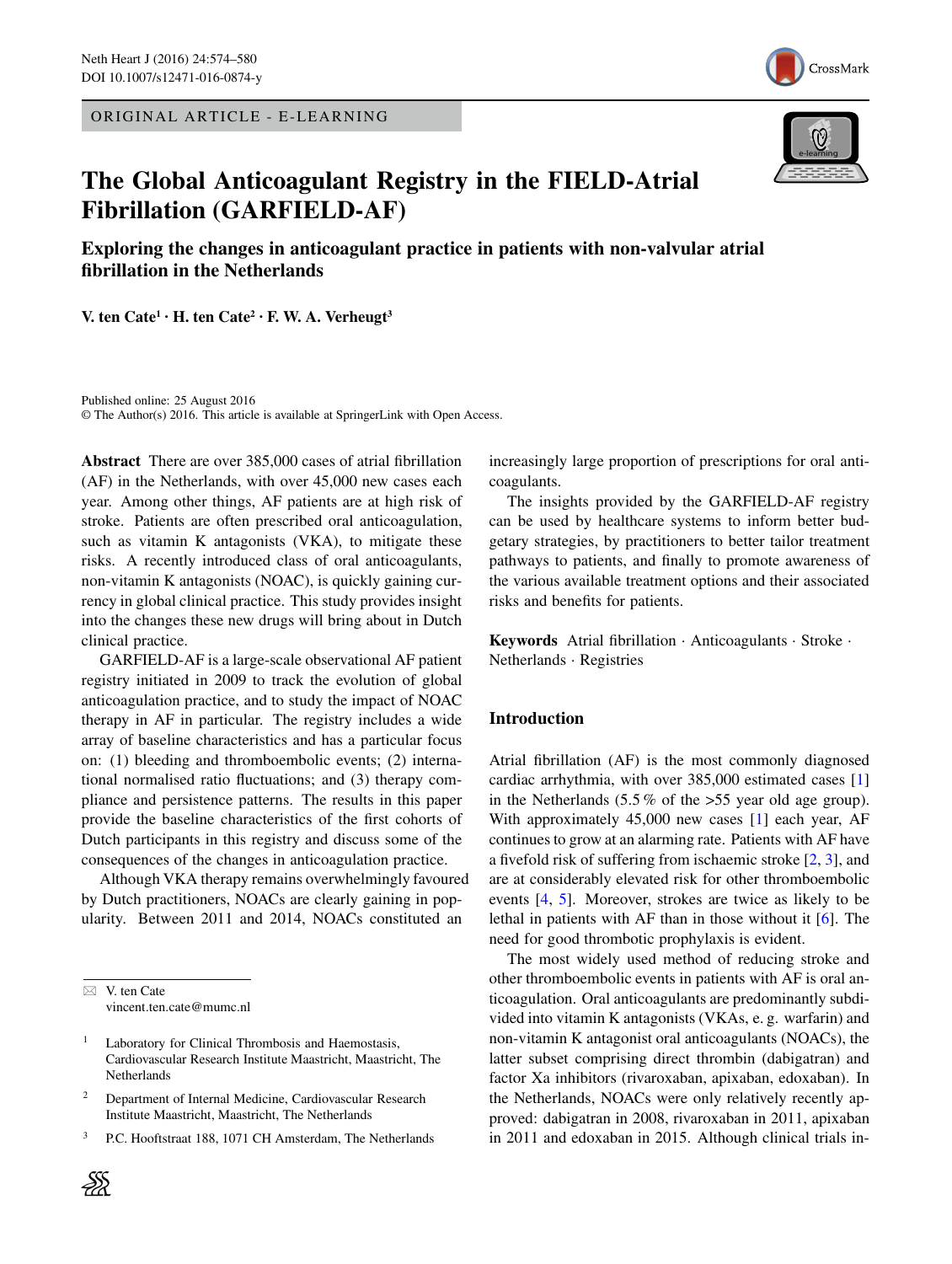dicate that NOACs are non-inferior, and in some respects superior (e. g. fewer intracranial haemorrhages), to VKAs [\[7\]](#page-5-6), the number of patients treated with VKAs in the Netherlands still far exceeds the number of patients treated with NOACs.

In the Netherlands, a system of anticoagulant clinics has been in existence since the 1950s. This network of clinics spans the country and monitors the vast majority of patients on VKAs. Monitoring international normalised ratio (INR), issuing recommendations on dose adjustment and registration of side effects and bleeding complications have been routine practice for decades. When NOACs were introduced, the Health Council of the Netherlands recommended that these new agents should be carefully monitored, and that their efficacy and complications should be registered [\[8\]](#page-5-7). In spite of these recommendations, registration has not yet been formalised in the form of study protocols, and at present it remains uncertain whether proper monitoring of the complications of NOACs will be institutionalised in the same way it was for VKAs. This fact, combined with the slow uptake of NOACs in the Netherlands so far, has precluded Netherlands-based observational research into their relative risks and efficacy.

There are a number of reasons why it is important to complement experimental data with real-life or observational, data. Firstly, study subjects and protocols in experimental (e. g. randomised controlled trial) settings have often been found to inaccurately reflect the real patient population, i. e., key patient groups and typical care patterns are underrepresented [\[9\]](#page-5-8). Secondly, observational studies are able to incorporate a much wider range of potential risk factors, allowing for analysis of more complex comorbidity structures. Thirdly, and more pertinently for the prevention of thrombosis in AF in particular, like many other countries, the Netherlands could well be on the verge of a paradigm shift from VKAs to NOACs as the predominant type of thrombosis prophylaxis. Consequently, comparing adverse event outcomes between these two types of anticoagulation in a real-world setting will become increasingly more important for the provision of good healthcare for patients with AF.

## **Methods**

The GARFIELD-AF registry was initiated to overcome the dearth of information surrounding anticoagulation therapy, by collecting and aggregating global data on treatment patterns and clinical outcomes of non-valvular AF patients with ≥1 additional risk factors for stroke into one observational dataset [\[10\]](#page-5-9). The particular utility of this registry comes from its comprehensiveness, as: (1) the included baseline characteristics cover a wide array of potential epidemiological risk factors; (2) the dataset comprises both prospective and retrospective longitudinal cohorts; and (3) as of June 2014, it included patient data (target  $n = 55,000$ , current  $n = 41,677$  from 35 different countries.

The data collected in the GARFIELD-AF registry will be particularly salient to those researchers and practitioners interested in: (1) the frequency of haemorrhagic and thromboembolic events in patients with AF, (2) INR fluctuations for patients treated with VKAs, (3) therapy compliance and persistence patterns [\[10\]](#page-5-9). Results relating to the above variables will be discussed in future GARFIELD-AF papers and are not covered by this paper.

## **Patient inclusion criteria**

All patients aged  $\geq 18$  years with a recent diagnosis  $(\leq 6$  weeks) of non-valvular AF who have at least one additional risk factor for stroke and who have provided written informed consent are eligible for inclusion in the GARFIELD-AF registry. Patients to be included in the retrospective cohort (see cohort enrolment) should have been diagnosed within 6–24 months prior to enrolment into the registry.

The follow-up duration *D* for all patients is 2 years  $\leq$  $D \leq 8$  years. Patients for whom further follow-up is not expected or certifiably impossible are excluded from the registry, as are patients whose transient AF is secondary to a reversible cause.

## **Cohort enrolment**

There is a total of six cohorts, the first of which is retrospective, and the rest of which are prospective and sequential. All cohorts adhere to the same patient inclusion criteria, and are methodologically different only in terms of the period they cover. Patients included in the prospective cohorts  $(n =$ 50,000) are enrolled <6 weeks after diagnosis of AF, in five sequential cohorts. Retrospective patients (*n* = 5000) are enrolled 6–24 months after diagnosis. The results in this paper were derived from the retrospective cohort and the first three prospective cohorts, which span the periods December 2009 to October 2011, October 2011 to June 2013 and June 2013 to June 2014, respectively.

## **Data entry**

All patient data are entered into a database by practitioners. In the Netherlands, these are general practitioners and clinicians. Practitioners use the GARFIELD-AF electronic case report form (eCRF) for data entry. The eCRF is an online, multi-page questionnaire that addresses a host of patient characteristics. Practitioners are instructed to enter as much information about their patients as possible.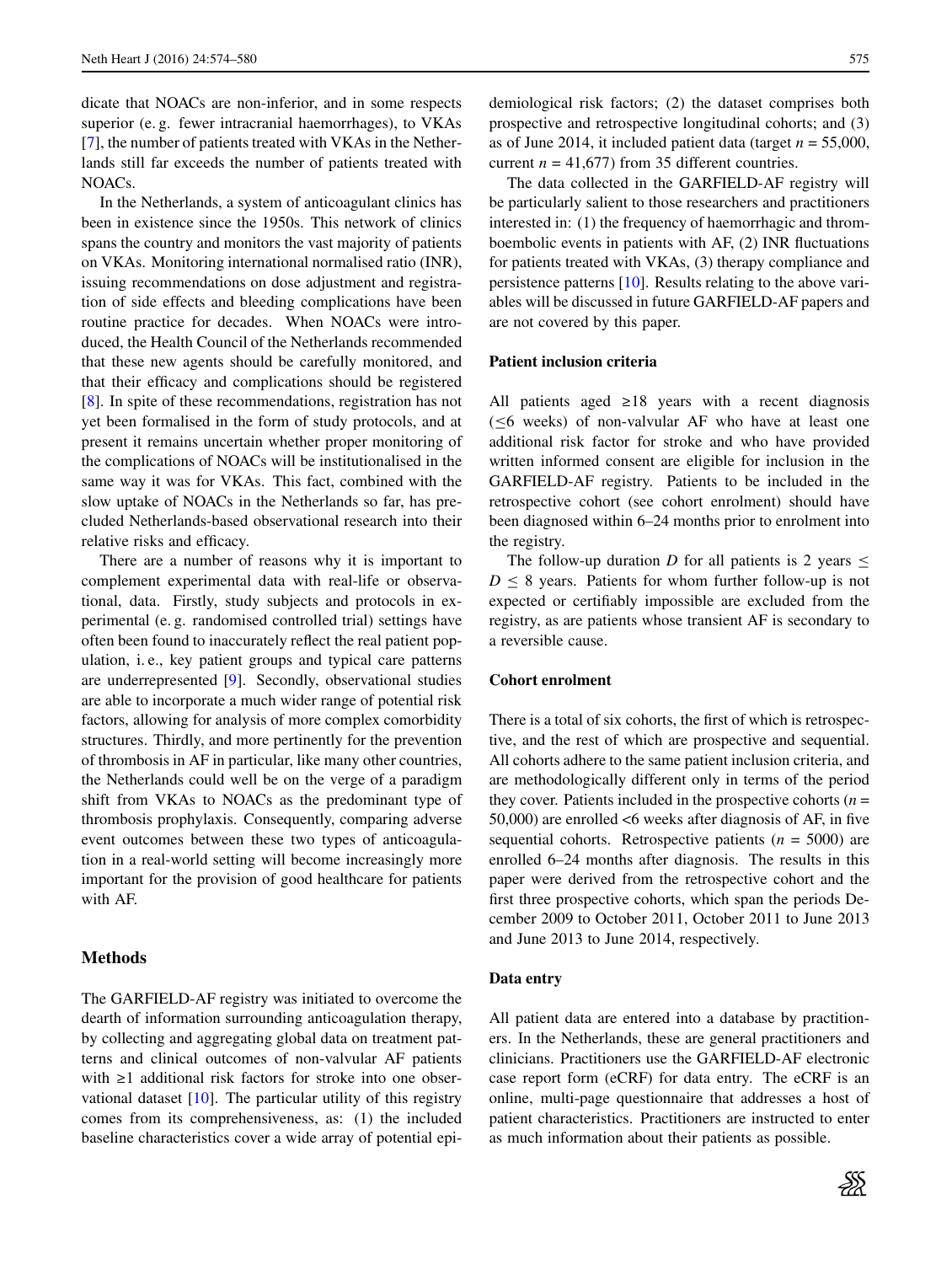| Variable                                                | <b>Statistics</b> | Cohort 1 retro-<br>spective patients<br>$(n = 93)$ | Cohort 1<br>prospective<br>patients<br>$(n = 106)$ | Cohort 2<br>$(n = 412)$ | Cohort 3<br>$(n = 318)$ | Total without ret-<br>rospective patients<br>$(n = 836)$ |
|---------------------------------------------------------|-------------------|----------------------------------------------------|----------------------------------------------------|-------------------------|-------------------------|----------------------------------------------------------|
| Sex                                                     | $n \ (\%$ male)   | 93 (66.7)                                          | 106(67.9)                                          | 412(55.1)               | 318 (58.2)              | 836 (57.9)                                               |
| Age at diagnosis                                        | Mean $(SD)$       | 69.0(9.3)                                          | 72.2(8.7)                                          | 70.6 (10.2)             | 70.4 (9.9)              | 70.7(9.9)                                                |
| Type of AF diagnosed,<br>$n\left(\%\right)$             | Permanent         | 5(5.4)                                             | 5(4.7)                                             | 8(1.9)                  | 6(1.9)                  | 19(2.3)                                                  |
|                                                         | Persistent        | 10(10.8)                                           | 7(6.6)                                             | 32(7.8)                 | 7(2.2)                  | 46(5.5)                                                  |
|                                                         | Paroxysmal        | 22(23.7)                                           | 15(14.2)                                           | 82 (19.9)               | 36(11.3)                | 133(15.9)                                                |
|                                                         | New-onset         | 56 (60.2)                                          | 79 (74.5)                                          | 290 (70.4)              | 269(84.6)               | 638 (76.3)                                               |
| <b>Baseline</b><br>antithrombotic<br>treatment, $n(\%)$ | VKA               | 66 (71.0)                                          | 74 (74.7)                                          | 285(69.2)               | 218 (68.8)              | 577 (69.7)                                               |
|                                                         | VKA+AP            | 8(8.6)                                             | 14(14.1)                                           | 54 (13.1)               | 29(9.1)                 | 97(11.7)                                                 |
|                                                         | FXa               |                                                    |                                                    | 3(0.7)                  | 24(7.6)                 | 27(3.3)                                                  |
|                                                         | $FXa+AP$          |                                                    |                                                    |                         | 2(0.6)                  | 2(0.2)                                                   |
|                                                         | DTI               | 1(1.1)                                             |                                                    | 6(1.5)                  | 16(5.0)                 | 22(2.7)                                                  |
|                                                         | DTI+AP            |                                                    |                                                    | 2(0.5)                  | 4(1.3)                  | 6(0.7)                                                   |
|                                                         | AP                | 11(11.8)                                           | 6(6.1)                                             | 32(7.8)                 | 10(3.2)                 | 48 (5.8)                                                 |
|                                                         | None              | 7(7.5)                                             | 5(5.1)                                             | 30(7.3)                 | 14(4.4)                 | 49 (5.9)                                                 |
|                                                         | Unknown           |                                                    | 7                                                  |                         | 1                       | 8                                                        |

<span id="page-2-0"></span>**Table 1** Baseline characteristics of GARFIELD-AF Dutch cohorts 1–3

Data from the first three GARFIELD-AF prospective cohorts – cohort 1: Dec 2009–Oct 2011; cohort 2: Oct 2011–Jun 2013; cohort 3: Jun 2013–Jun 2014

*AP* aspirin, *FXa* factor Xa inhibitor, *DTI* direct thrombin inhibitor

#### **Non-compliance measures**

The GARFIELD-AF eCRF incorporates a number of entry options specifically relating to compliance and potential non-compliance indicators, e. g. dementia, low patient motivation or poor access to INR monitoring (for VKAs), as well as patient-indicated reasons for non-compliance, e. g. a perception of low stroke risk versus high bleeding risk, or certain dietary restrictions. This paper does not cover non-compliance related results.

# **Results**

As of June 2014, the Dutch sample included in GAR-FIELD-AF comprised 929 patients in three cohorts. Table [1](#page-2-0) depicts a selection of descriptive statistics for the Dutch GARFIELD-AF cohorts 1 through 3. Table [2](#page-3-0) depicts a number of baseline factors that may contribute to the occurrence of adverse events in patients with AF, such as smoking status and  $CHA<sub>2</sub>DS<sub>2</sub>$ -VASc and HAS-BLED scores.

The data show that the patients entering the sequential cohorts are fairly consistent in age (Table [1\)](#page-2-0) and  $CHA<sub>2</sub>DS<sub>2</sub>$ -VASc score (Table [2\)](#page-3-0), with an average age of 71 years and risk score of 3 (SD 1.5). The majority of prospective patients were diagnosed with new-onset AF (73.6 %) at baseline, followed by paroxysmal AF (15.9 %). A large majority of prospective patients (81.4 %) were prescribed VKA, or VKA combined with aspirin, at baseline (Table [1\)](#page-2-0). However, this proportion gradually diminished over time: from 88.8 % in the period 2009–2011 to 77.9 % in the period 2013–2014. This decrease occurred in unison with the gradual uptake of NOACs (Fig. [1\)](#page-4-0), which went from 0 % in 2009–2011 to 14.5 % (NOACs or a combination of NOAC and aspirin at baseline) in 2013–2014 (Table [1\)](#page-2-0). At the same time, the proportion of patients not receiving any form of antithrombotic medication is hardly affected, varying between 4.4 and 7.3 % in this country (Fig. [1\)](#page-4-0). Worldwide, this group of subjects without antithrombotic medication averages around 12 % and that proportion, too, hardly changes in time (Fig. [1\)](#page-4-0).

## **Discussion**

The introduction of new medications to the anticoagulation landscape has brought about changes in treatment patterns, which may result in confusion with regard to effective anticoagulation management among patients and practitioners without proper access to information. Now that the NOACs have been shown to be effective and safe for use in clinical trials, Phase IV research is needed to investigate the real-world impact of these new drugs. The availability of a large, variable-rich and non-interventional dataset such as GARFIELD-AF may be used to advance our understanding of how the various types of anticoagulation compare with one another in their uptake and in daily management by pa-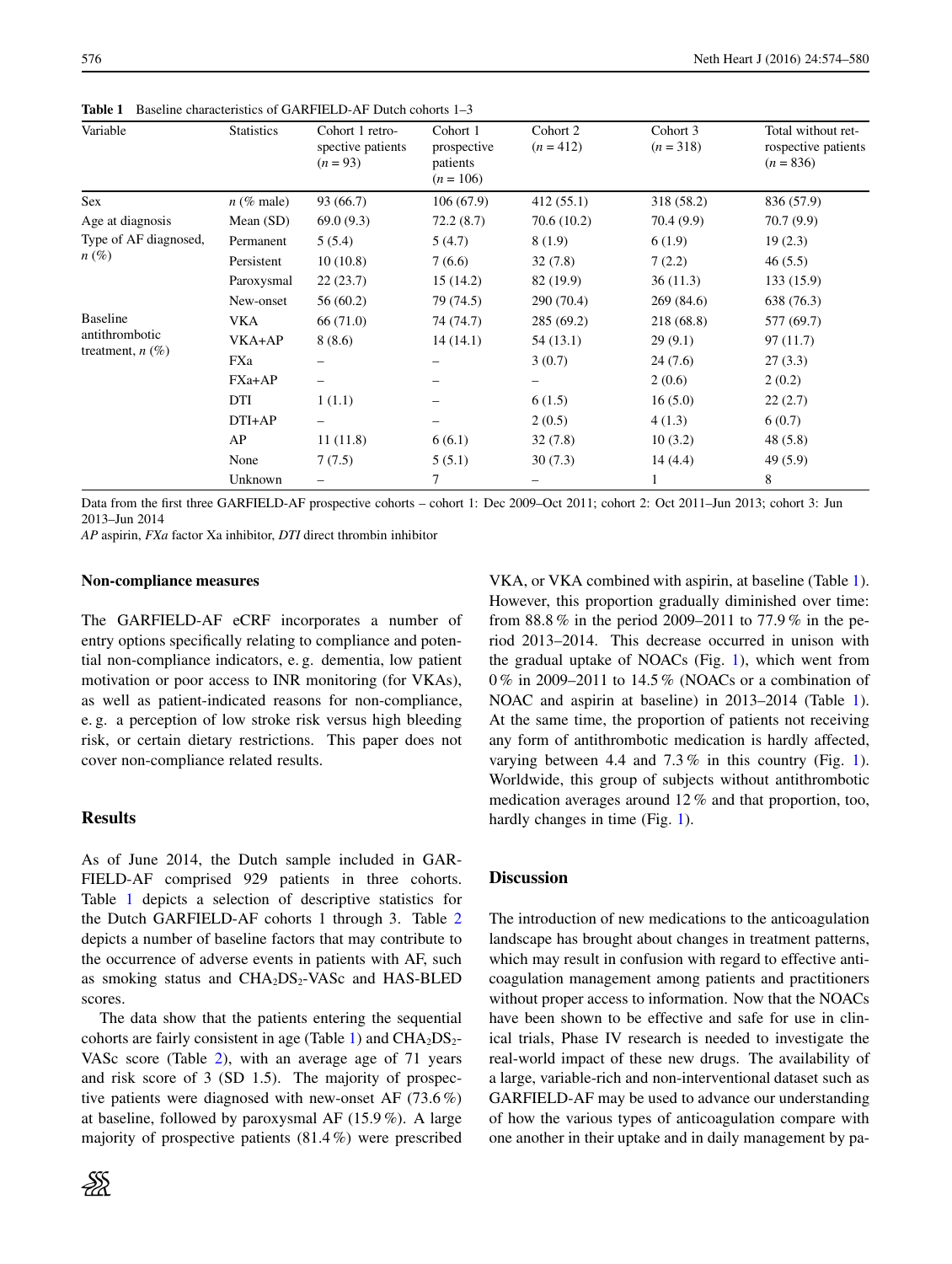<span id="page-3-0"></span>**Table 2** Risk factors of GARFIELD-AF Dutch cohorts 1–3

| Variable                | <b>Statistics</b> | Cohort 1 retro-<br>spective patients<br>$(n = 93)$ | Cohort 1<br>prospective<br>patients<br>$(n = 106)$ | Cohort 2<br>$(n = 412)$ | Cohort 3<br>$(n = 318)$ | Total without ret-<br>rospective patients<br>$(n = 836)$ |
|-------------------------|-------------------|----------------------------------------------------|----------------------------------------------------|-------------------------|-------------------------|----------------------------------------------------------|
| Diabetes, $n(\%)$       | Yes               | 20(21.5)                                           | 20(18.9)                                           | 81 (19.7)               | 58 (18.2)               | 159(19.0)                                                |
| Smoking status, $n(\%)$ | N <sub>0</sub>    | 26(41.3)                                           | 31(37.8)                                           | 134 (45.0)              | 127(51.8)               | 292 (46.7)                                               |
|                         | Ex-smoker         | 26(41.3)                                           | 37(45.1)                                           | 119(39.9)               | 75 (30.6)               | 231 (37.0)                                               |
|                         | Current smoker    | 11(17.5)                                           | 14(17.1)                                           | 45(15.1)                | 43 (17.6)               | 102(16.3)                                                |
|                         | Unknown           | 30                                                 | 24                                                 | 114                     | 73                      | 211                                                      |
| $CHA2DS2 - VASc score$  | $n$ (missing)     | 87(6)                                              | 103(3)                                             | 388 (24)                | 302(16)                 | 793 (43)                                                 |
|                         | Mean $(SD)$       | 3.0(1.3)                                           | 3.1(1.5)                                           | 3.1(1.5)                | 3.0(1.5)                | 3.0(1.5)                                                 |
| <b>HAS-BLED</b> score   | $n$ (missing)     | 48 (45)                                            | 59 (47)                                            | 194 (218)               | 161 (157)               | 414 (422)                                                |
|                         | Mean $(SD)$       | 1.2(0.9)                                           | 1.4(1.0)                                           | 1.3(0.9)                | 1.3(0.9)                | 1.3(0.9)                                                 |

Data from the first three GARFIELD-AF prospective cohorts – cohort 1: Dec 2009–Oct 2011; cohort 2: Oct 2011–Jun 2013; cohort 3: Jun 2013–Jun 2014

tients, and which are consequently most suitable for reallife scenarios.

The preliminary data, with a focus on the Netherlands in this manuscript, show remarkable changes over time, with substantial variation across countries. Within the Netherlands, a very gradual uptake of NOACs has been observed compared with many other countries, including its neighbour Belgium where only approximately 20 % of patients with AF are still on VKA therapy (data not shown). This rather striking contrast between the two countries may be explained by the presence of a network of anticoagulation clinics spanning the Netherlands; this situation is quite different in Belgium as well as many other countries around the globe.

Among the consecutive cohorts, it should be noted that a fairly fixed proportion of patients remain untreated; the proportion of patients on aspirin appears to diminish in time, which may in part be caused by a relatively larger proportion of patients who receive an NOAC. Due to the nature of this study we cannot, however, provide explanations as to the decision-making processes that underlie these apparent changes in prescriptions.

When compared with the pooled world data, it appears that many patients in the Netherlands are prescribed oral anticoagulants; usually they are prescribed VKA, in view of the data presented in this paper. Obviously, VKA therapy is challenging: it requires patient-specific titration and periodic readjustment of the prescribed dose throughout therapy to properly manage the patient's prothrombin time, reflected by the INR. VKA therapy is reasonably effective and safe within an INR range of 2–3 (in the Netherlands, a slightly higher range of 2.5–3.5 was preferred until recently) [\[11\]](#page-5-10), considering a time within therapeutic range (TTR) of >70 % as optimal. According to the Rosendaal linear interpolation technique, the average TTR (INR range 2.5–3.5) for long-term users in the Netherlands is 81 % [\[12\]](#page-5-11). The fact that VKA management requires frequent hospital visits and blood sampling may also impact in different ways on the inclination or ability of patients to initiate or continue therapy [\[13\]](#page-5-12). Finally, VKAs have a host of food-drug and drugdrug interactions [\[14\]](#page-5-13), complicating their management still further. In light of these issues, NOAC therapy offers many practical advantages: NOACs are prescribed in fixed doses, do not require continuous monitoring and have fewer interactions with food and drugs. In spite of the potential advantages of NOACs there are still some hurdles, including the persistent risk of major bleeding complications while on oral anticoagulation [\[15\]](#page-5-14). NOACs remain under particular scrutiny in this regard [\[16,](#page-5-15) [17\]](#page-5-16), owing to the absence of effective antidotes to factor Xa and direct thrombin inhibitors until recently [\[18\]](#page-5-17). However, this situation is changing; a dabigatran antidote, idarucizumab, was approved by the FDA at the end of last year and is currently registered in the Netherlands too [\[19\]](#page-5-18).

Perhaps the biggest impediment to treatment efficacy is poor therapy compliance. Although non-compliance patterns are diverse (e. g. regular short gaps in medicationtaking versus infrequent longer spells), the impact on treatment efficacy often amounts to the same negative result. This is particularly so for the NOACs, which have much shorter half-lives than VKAs [\[2\]](#page-5-1). Research indicates that suboptimal dabigatran adherence is associated with increased risk for all-cause mortality and stroke [\[20\]](#page-5-19). This underlines the pressing need to provide good information to patients, but also to organise integrated antithrombotic care for long-term users of anticoagulants. Integrated antithrombotic care has recently been recommended as standard care in the nationally endorsed National Standard of Integrated Antithrombotic Care 2.0 (LSKA 2.0) [\[21\]](#page-5-20).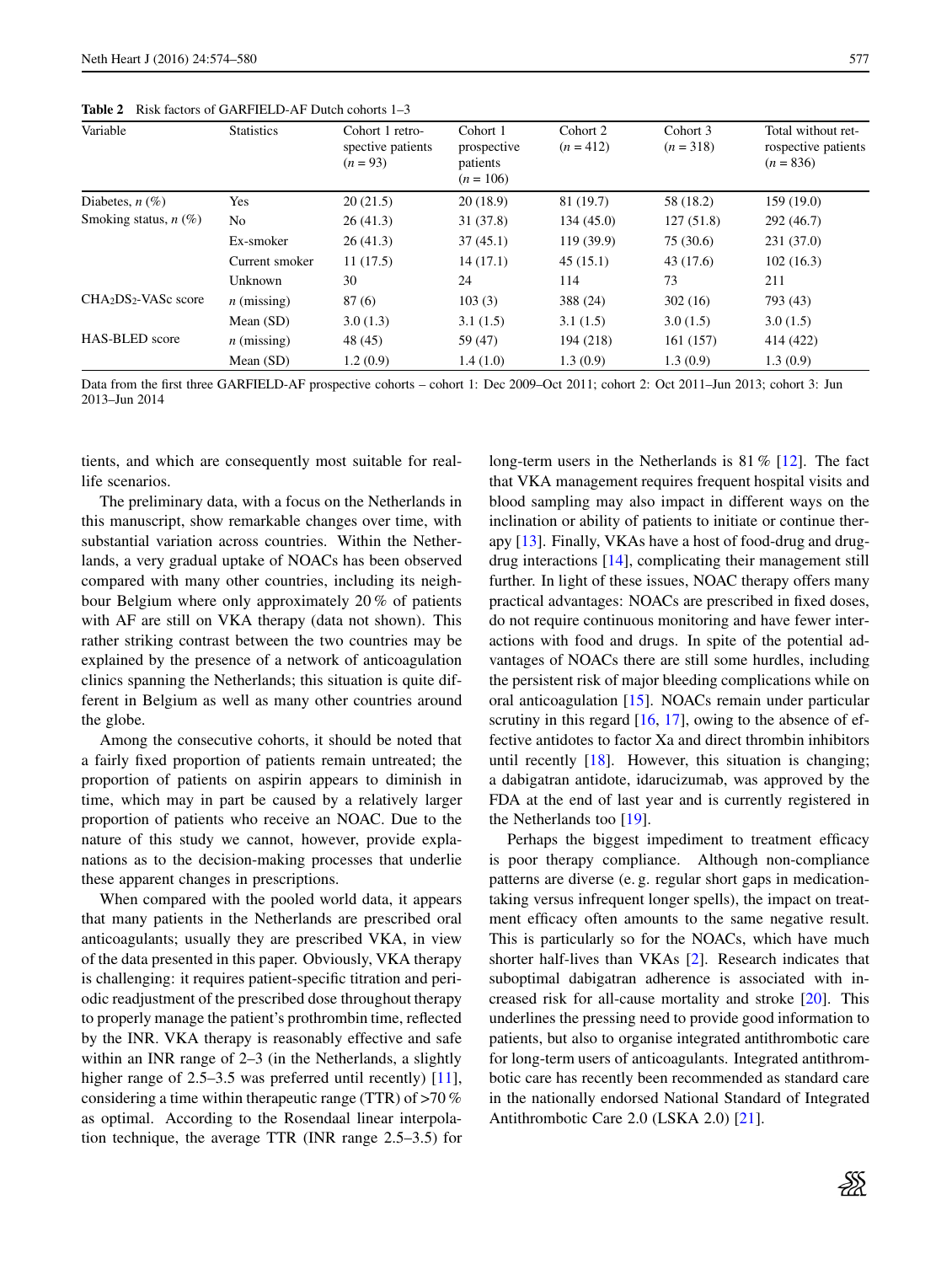<span id="page-4-0"></span>

by cohort



■ VKA±AP ■ AP □ None ■ FXa±AP ■ DTI±AP

The GARFIELD-AF registry has spawned several research articles that attest to the usefulness of the dataset in informing better anticoagulation practices. An analysis of the characteristics of the first cohort ( $n = 10,614$ , spanning 19 countries, enrolment period December 2009 to October 2011) indicates that at the end of the VKA-only era, anticoagulant therapy was underused in patients at high risk of stroke and overused in those at low risk [\[22\]](#page-5-21). Another, more recent analysis confirmed these findings and also showed that more women than men were at moderate-to-high risk of stroke [\[23\]](#page-5-22). GARFIELD-AF is among the largest and longest-running of several recent large-scale observational registries charting anticoagulation use and outcomes in AF.

National initiatives, such as the PINNACLE (Practice INNovation And Clinical Excellence), ORBIT-AF (Outcomes Registry for Better Treatment of Atrial Fibrillation), the Paul Coverdell National Acute Stroke Registry, AFNET (the German Competence Network on Atrial Fibrillation) and regional initiatives, such as PREFER in AF (Prevention of thromboembolic events – European Registry in Atrial Fibrillation) supplement more broad-scoped registries with a localised focus, including RealiseAF (Real-life global survey evaluating patients with atrial fibrillation), RecordAF (REgistry on Cardiac rhythm disORDers assessing the control of Atrial Fibrillation) and GLORIA-AF (Global Registry on Long-Term Oral Antithrombotic Treatment in Patients with Atrial Fibrillation).

Large registries such as those described above present a number of real benefits to the various groups in society involved in antithrombotic therapy of AF patients. Healthcare systems will be able to better analyse budgetary impacts in the continuously evolving anticoagulation landscape; clinicians are aided in customising therapy trajectories to best benefit their patients, based on the myriad factors that contribute to interindividual variability (e. g. non-compliance risk factors, comorbidity profiles, renal function); the data could also be used to promote patient understanding of the various competing treatment options and their associated risks and benefits. In the Netherlands, where such awareness is still not optimal, the impact of the GARFIELD-AF registry and others of its ilk could be beneficial.

**Acknowledgements** The authors of this paper extend their gratitude to the following 16 Dutch medical centres whose past or ongoing participation in GARFIELD-AF has made the results presented in this paper possible: Diaconessenhuis Meppel; Gelre Ziekenhuizen, Apeldoorn; Huisartsenpraktijk Buiks; Medisch Centrum Alkmaar; St. Jans Gasthuis; Onze Lieve Vrouwe Gasthuis; Sint Franciscus Gasthuis; Slingeland Ziekenhuis; St. Antonius Ziekenhuis; St. Elisabeth Ziekenhuis; Stichting Cardiologie Amsterdam; Stichting Trombosedienst Maastricht; Trombosedienst Apeldoorn-Zutphen; Trombosedienst Ziekenhuis Rivierenland; WECOR; Ziekenhuis Bethesda. Our special thanks go out to the following individuals, who supervised patient enrolment in their capacity as principal investigators: Dr. Henk Adriaansen (Research Interne Trombosedienst Geneeskunde Apeldoorn-Zutphen), Dr. L.V.A. Boersma (St. Antonius Ziekenhuis), Dr. Maarten Bongaerts (Trombosedienst Ziekenhuis Rivierenland), Dr. Paul Buiks (Huisartsenpraktijk Buiks), Dr. B.E. Groenemeijer (Research Interne Gelre Ziekenhuizen, Apeldoorn), Dr. Coen Guldener (WECOR), Dr. Walter Hermans (St. Elisabeth Ziekenhuis), Dr. Jean-Paul Herrman (Onze Lieve Vrouwe Gasthuis), Dr. P.A.M. Hoogslag (Diaconessenhuis Meppel), Dr. Andreas Lucassen (St. Jans Gasthuis), Dr. P.R. Nierop (Sint Fransiscus Gasthuis), Dr. M.G.C. Pieterse (Stichting Cardiologie Amsterdam), Dr. W. Terpstra (Slingeland Ziekenhuis), and Dr. S.H.K. The (Bethesda Diabetes Research Center).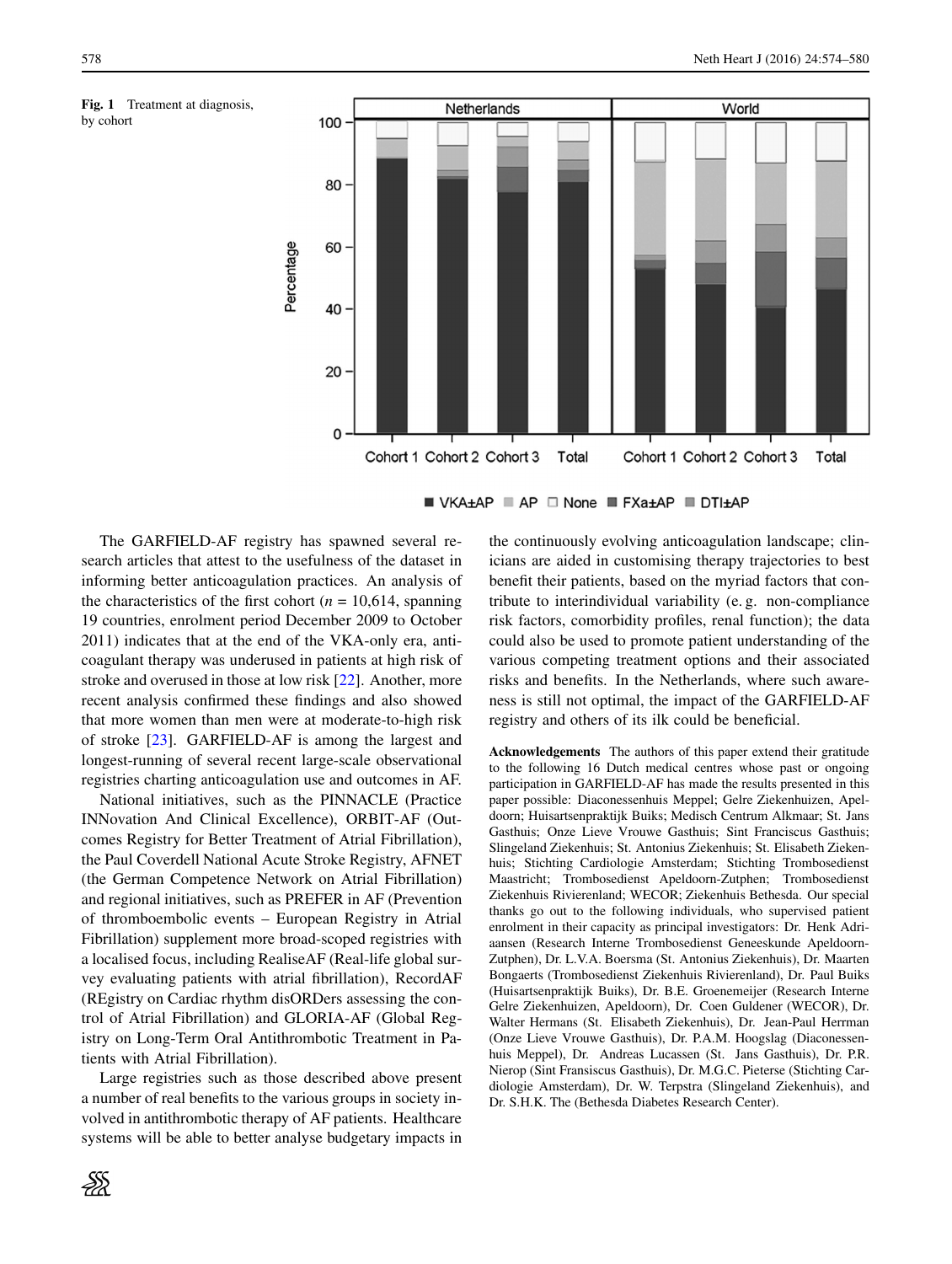**Funding.** The Global Anticoagulant Registry in the FIELD – Atrial Fibrillation was sponsored by the Thrombosis Research Institute, London, United Kingdom. Funding of the registry was provided through an educational research grant from Bayer Pharma AG, Berlin, Germany. The preparation of this article was financially supported through an unrestricted grant from Bayer, the Netherlands.

**Conflict of interest** V. ten Cate declares that he has no competing interest. F.W.A. Verheugt has received honoraria for speaker fees and consultancy honoraria from Bayer Healthcare, Boehringer-Ingelheim, BMS/Pfizer and Daiichi-Sankyo. H. ten Cate received compensation for presentations from Boehringer, Bayer, Leo, Daiichi and research support from Bayer and Boehringer. He is chairman of the board of the Dutch Federation of Anticoagulation Clinics and National Coordinator for Garfield-AF. HtC is a Fellow of the Gutenberg Research Institute, Center for Thrombosis and Hemostasis, Gutenberg Medical Center, Mainz, Germany.

**Open Access** This article is distributed under the terms of the Creative Commons Attribution 4.0 International License [\(http://](http://creativecommons.org/licenses/by/4.0/) [creativecommons.org/licenses/by/4.0/\)](http://creativecommons.org/licenses/by/4.0/), which permits unrestricted use, distribution, and reproduction in any medium, provided you give appropriate credit to the original author(s) and the source, provide a link to the Creative Commons license, and indicate if changes were made.

## <span id="page-5-0"></span>**References**

- <span id="page-5-1"></span>1. Heemstra HE, Nieuwlaat R, Meijboom M, Crijns HJ. The burden of atrial fibrillation in the Netherlands. Neth Heart J. 2011;19:373–8.
- 2. Stambler BS. A new era of stroke prevention in atrial fibrillation: comparing a new generation of oral anticoagulants with warfarin. Int Arch Med. 2013;6:46.
- <span id="page-5-3"></span><span id="page-5-2"></span>3. Go A, Hylek E, Phillips K. Prevalence of diagnosed atrial fibrillation in adults. J Am Med Assoc. 2001;285:2370–5.
- <span id="page-5-4"></span>4. Menke J, Lüthje L, Kastrup A, Larsen J. Thromboembolism in atrial fibrillation. Am J Cardiol. 2010;105:502–10.
- 5. Hughes M, Lip GYH. Stroke and thromboembolism in atrial fibrillation: a systematic review of stroke risk factors, risk stratification schema and cost effectiveness data. Thromb Haemost. 2008;99:295–304.
- <span id="page-5-5"></span>6. Kakkar AK, Mueller I, Bassand JP, et al. International longitudinal registry of patients with atrial fibrillation at risk of stroke: Global Anticoagulant Registry in the FIELD (GARFIELD). Am Heart J. 2012;163:13–19.e1.
- <span id="page-5-6"></span>7. Gómez-Outes A, Terleira-Fernández AI, Calvo-Rojas G, Suárez-Gea ML, Vargas-Castrillón E. Dabigatran, rivaroxaban, or apixaban versus warfarin in patients with Nonvalvular atrial fibrillation: a systematic review and meta-analysis of subgroups. Thromb J. 2013;2013:Article ID 640723.
- <span id="page-5-7"></span>8. Netherlands Health Council. New anticoagulants: a well-dosed introduction 2012. [http://www.gezondheidsraad.nl/sites/default/files/](http://www.gezondheidsraad.nl/sites/default/files/201707ENewAnticoagulants.pdf) [201707ENewAnticoagulants.pdf.](http://www.gezondheidsraad.nl/sites/default/files/201707ENewAnticoagulants.pdf) Accessed 26 Oct 2015.
- <span id="page-5-9"></span><span id="page-5-8"></span>9. Avorn J. In defense of pharmacoepidemiology – embracing the Yin and Yang of drug research. N Engl J Med. 2007;357:2219–21.
- 10. Apenteng PN, Murray ET, Holder R, Hobbs FDR, Fitzmaurice DA. An international longitudinal registry of patients with atrial fibrillation at risk of stroke (GARFIELD): the UK protocol. BMC Cardiovasc Disord. 2013;13:31.
- <span id="page-5-10"></span>11. Bezemer ID, Roemer WH, Penning-van Beest FJA, van Eekelen E, Kramer MHH. INR control calculation: comparison of dutch and international methods. Neth J Med. 2013;71:194–8.
- <span id="page-5-12"></span><span id="page-5-11"></span>12. FNT. Summary of annual reports 2013. [www.fnt.nl.](http://www.fnt.nl) Accessed 26 Oct 2015.
- 13. Nerini E, Grip L, Camm AJ, Giugliano RP. Atrial fibrillation and the "other drug problem": reducing nonadherence with technology. Eur Heart J. 2013;34:2031–3.
- <span id="page-5-13"></span>14. Heidbuchel H, Verhamme P, Alings M, et al. EHRA practical guide on the use of new oral anticoagulants in patients with non-valvular atrial fibrillation: executive summary. Eur Heart J. 2013;34:2094–106.
- <span id="page-5-14"></span>15. Palareti G, Cosmi B. Bleeding with anticoagulation therapy – Who is at risk, and how best to identify such patients. Thromb Haemost. 2009;102:268–78.
- <span id="page-5-15"></span>16. Saraf K, Morris P, Garg P, et al. Non-vitamin K antagonist oral anticoagulants (NOACs): clinical evidence and therapeutic considerations. Postgrad Med J. 2014;90:520–8.
- <span id="page-5-16"></span>17. Liew A, Eikelboom JW, O'Donnell M, Hart RG. Assessment of anticoagulation intensity and management of bleeding with old and new oral anticoagulants. Can J Cardiol. 2013;29(Suppl):34–44.
- <span id="page-5-18"></span><span id="page-5-17"></span>18. Verheugt FW. The new oral anticoagulants in atrial fibrillation: an update. Neth Heart J. 2013;21:480–4.
- <span id="page-5-19"></span>19. Fellner C. Pharmaceutical approval update. P T. 2015;40:807–8.
- 20. Shore S, Carey EP, Turakhia MP, et al. Adherence to dabigatran therapy and longitudinal patient outcomes: insights from the Veterans Health Administration. Am Heart J. 2014;167:810–7.
- <span id="page-5-20"></span>21. Kennisinstituut van Medisch Specialisten. LSKA 2.0. [Internet]. 2015. [https://www.knmp.nl/patientenzorg/samenwerking/](https://www.knmp.nl/patientenzorg/samenwerking/landelijke-standaard-keten-antistolling-2-0-lska) [landelijke-standaard-keten-antistolling-2-0-lska.](https://www.knmp.nl/patientenzorg/samenwerking/landelijke-standaard-keten-antistolling-2-0-lska) Accessed 26 Oct 2015.
- <span id="page-5-21"></span>22. Kakkar AK, Mueller I, Bassand JP, et al. Risk profiles and antithrombotic treatment of patients newly diagnosed with atrial fibrillation at risk of stroke: perspectives from the international, observational, prospective GARFIELD registry. PLoS ONE. 2013;8:e63479.
- <span id="page-5-22"></span>23. Lip GY, Rushton-Smith SK, Goldhaber SZ, et al. Does sex affect anticoagulant use for stroke prevention in nonvalvular atrial fibrillation? The prospective global anticoagulant registry in the FIELDatrial fibrillation. Circ Cardiovasc Qual Outcomes. 2015;8(Suppl 1):12–20.